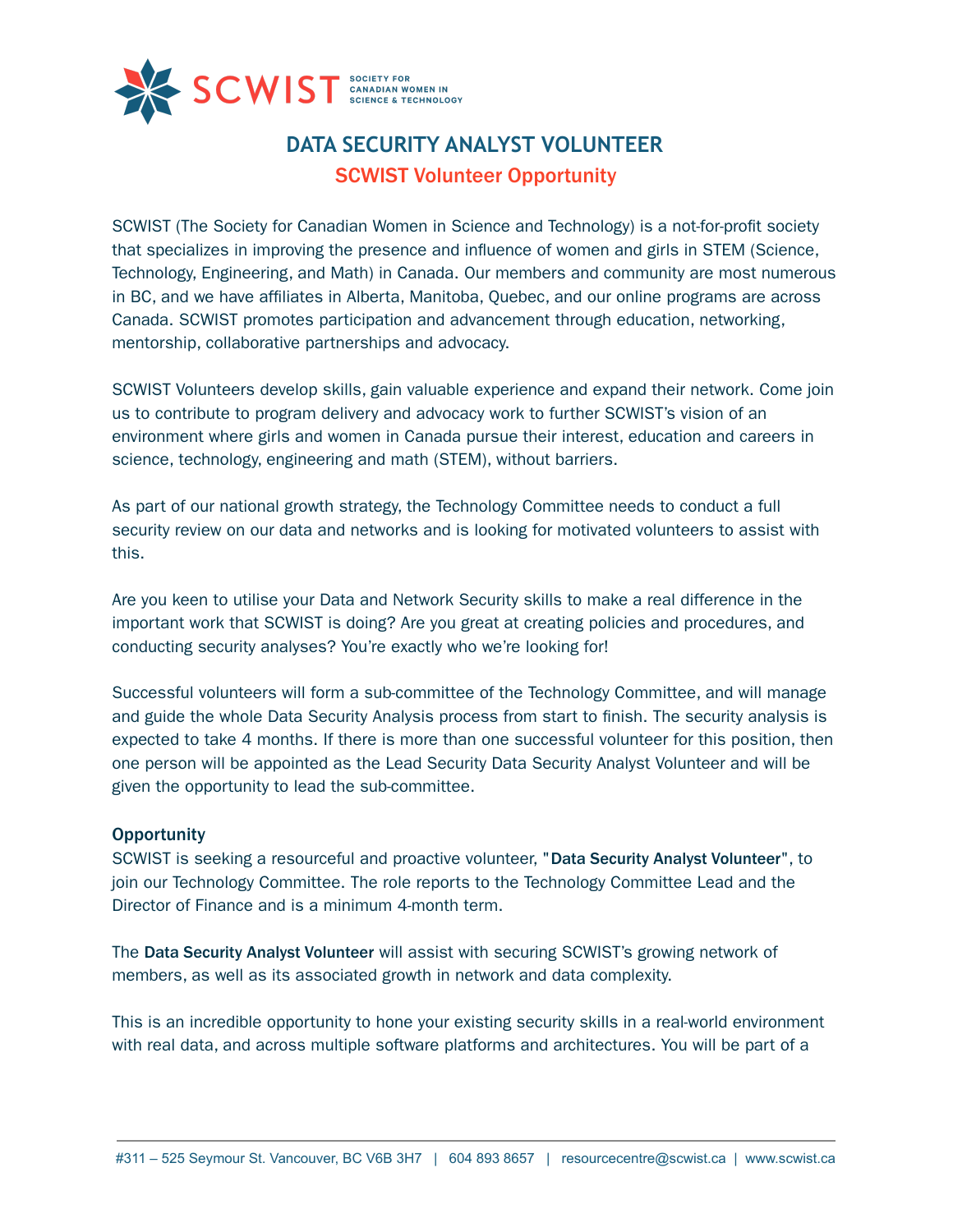

dynamic committee, and will have the opportunity to contribute to the overall Technology strategy of an amazing organisation. Join us now!

### Key Results:

- Draft a project plan to cover off the steps required to conduct a full review of SCWIST's data and network security
- Perform a technology system security audit, risk assessment, and analysis
- Make recommendations for enhancing data systems security
- Researching attempted breaches of data security and rectifying security weaknesses
- Formulating security policies and procedures
- Participate in the Technology Committee's weekly 1-hour meetings

### Skills and Qualifications

The successful candidate will possess many of the following skills or be willing to learn. When in doubt, apply!

- Studying or graduate of a Computer Science or other applicable post-secondary program or Data Security Certification
- Ability to perform security audits, risk assessments and analysis
- Make recommendations for enhancing data systems security
- Research attempted breaches of data security and rectify security weaknesses
- Formulate security policies and procedures
- Interest in gender equality and science, technology, engineering and mathematics policies and programs
- Demonstrated ability to effectively maintain a work/life balance and manage time effectively
- Strong ability to collaborate and work with people remotely
- Basic Project Management experience
- Positive demeanor and strives to be a productive, solution focused teammate
- An equivalent combination of training and experience will also be considered

#### Term and Location

We anticipate this role to be about 5 hours per week. Given the training and onboarding time, we ask for at least a 4-month commitment.

This volunteer opportunity is ideal for someone anywhere in Canada as it can be done remote/virtually.